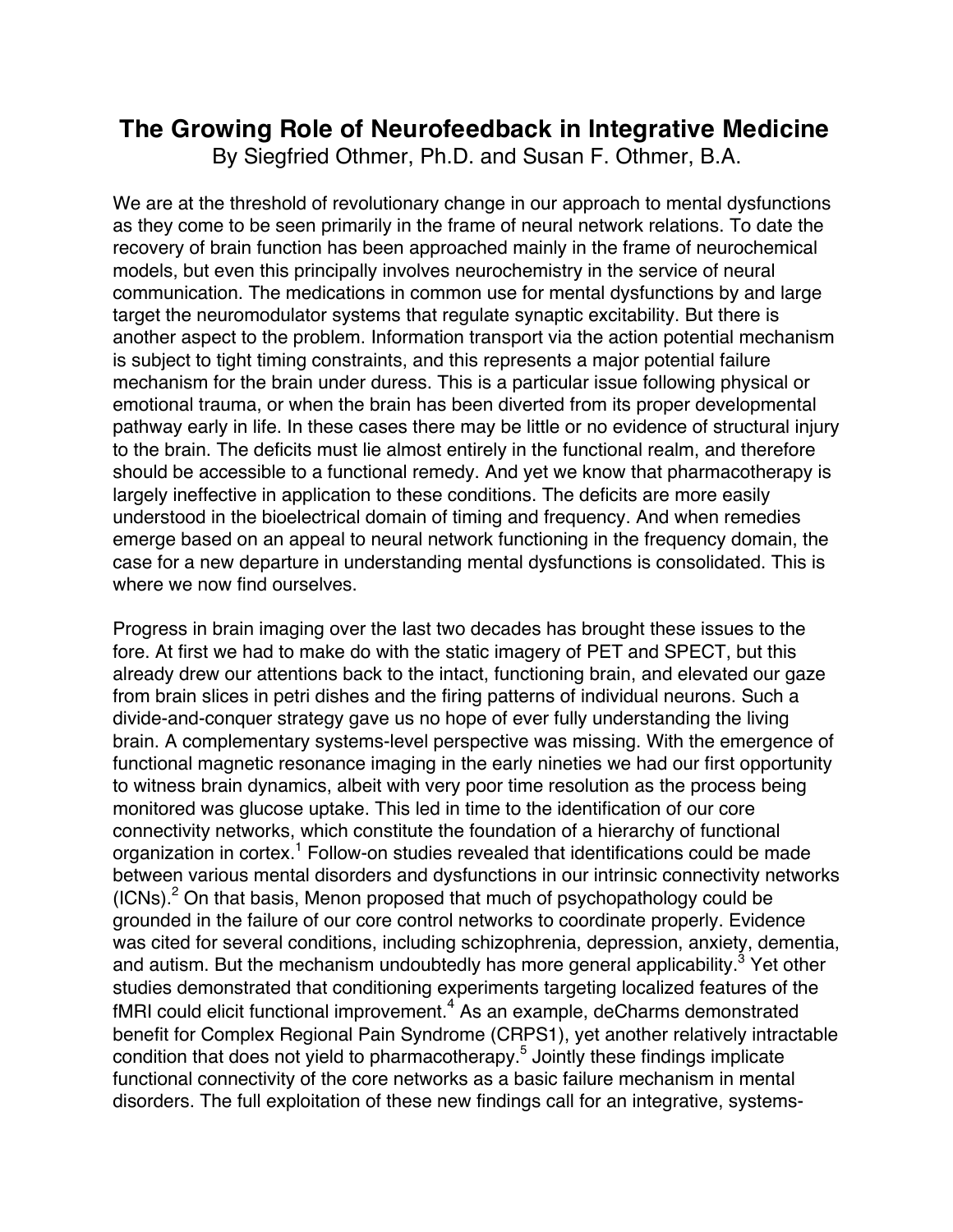level perspective on brain function, one that takes both perspectives---the neurochemical and the bio-electrical domains---into account. And on the clinical side that implies the need for an integrative approach to remediation as well.

Very few scientific novelties burst upon the scene without obvious antecedents, and the same holds true here. Much of what is now being proved out in fMRI-based neurofeedback has been previously demonstrated using feedback with the EEG as a training variable. For example, just two years after the publication by deCharms a similar report was published using EEG-based training with CRPS1, and the results were comparable, if not better.<sup>6</sup> The method used was just one year old at the time. It was infra-low frequency training, the principal topic of this paper. However, the antecedents of this method go back more than thirty years.

The EEG was our first non-invasive technique for studying brain dynamics, but its complexity limited its clinical utilization, so the world moved on. It has taken new developments in mathematical analysis and in data acquisition to restore the EEG to its proper place in research. This is also having beneficial fallout for clinical practice, with innovation increasingly occurring at the pace of software development. The history of EEG biofeedback, now commonly termed neurofeedback, is elaborated in a book just published by Taylor and Francis, titled "Restoring the Brain: Neurofeedback as an Integrative Approach to Health." The book covers recent developments, with particular focus on the rapidly emerging technique of infra-low frequency training. The case is made for neurofeedback to play a complementary role in integrative medicine.<sup>7</sup>

The EEG gives us insight into the brain's regulatory activities and how these are organized both spatially and temporally. The argument briefly goes as follows: Cortex is organized for massive parallel processing in the service of pattern recognition. The organization of such patterns must be supported by neuronal assemblies of macroscopic spatial scale, and these must be organized for simultaneity in processing. The principle that 'simultaneity defines belonging' is known as *time binding*. <sup>8</sup> Seen in its simplest mathematical terms, the neuron is organized for coincidence detection—on the timescale of milliseconds---by the nature of the action potential mechanism. Coincidence at the level of the neuron in turn supports simultaneity at the level of the neuronal assembly. Since action potentials are perishable entities that are not selfreplicating, the persistence of states must be explicitly organized through repetition. Refresh is supported via a recursive cerebral architecture, thus generating a periodicity that maintains continuity. Simultaneity of action at the level of the neuronal assembly, in combination with periodicity, translates to local synchrony at the level of the EEG. Communication between cortical sites is reflected in synchronous (or at least coherent) activity at those sites. Thus, the regulatory role of neuronal assemblies is reflected in frequency-based organization of sufficient magnitude to become discernible to us in the EEG, giving us exquisite insight into timing relationships at the network level. Hence the EEG distills for us the aspect of neuronal activity that is involved in neuronal regulation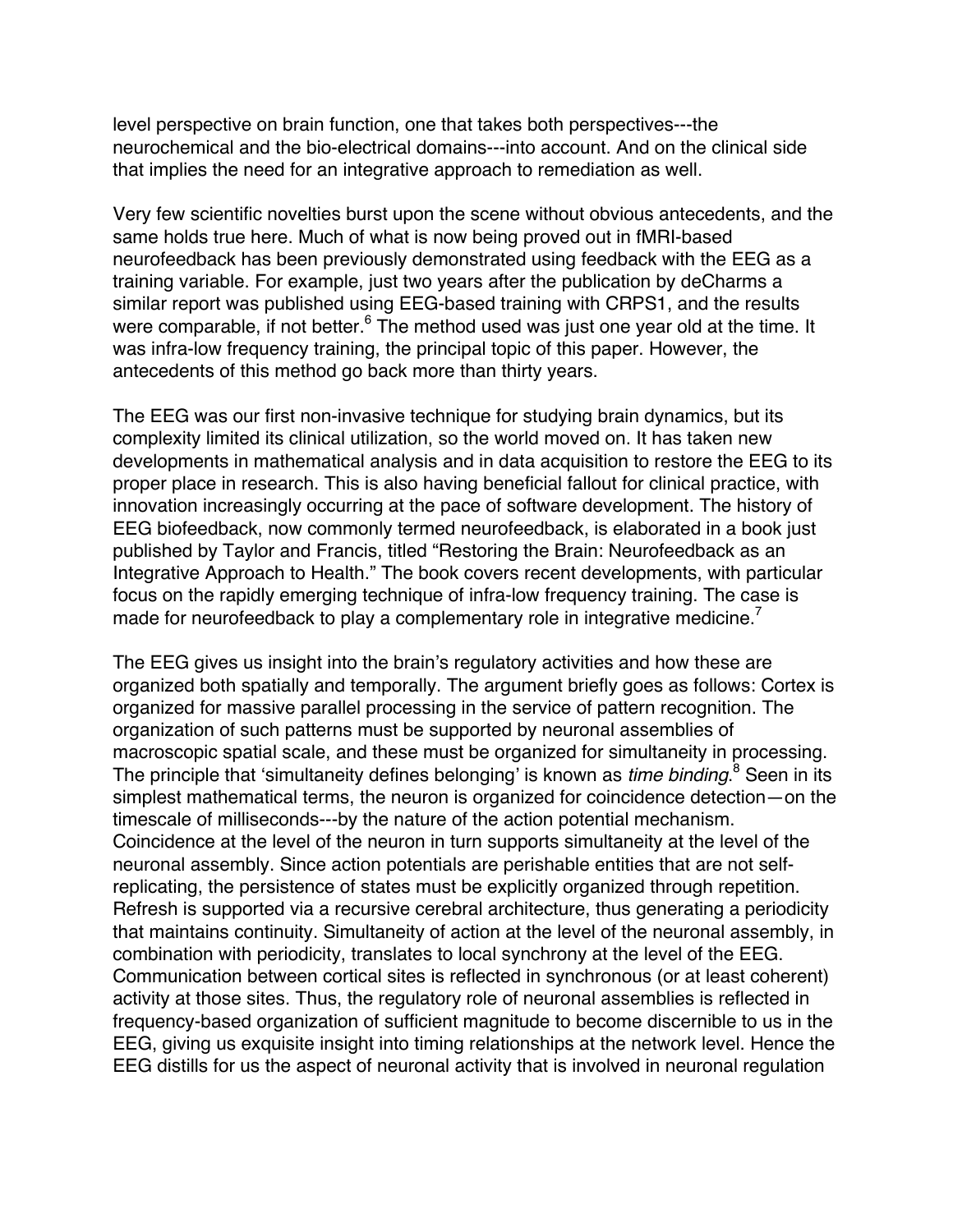(as opposed to information transfer). We don't get to see the text, but rather only the context.

We know that the brain is a highly competent, if not over-eager, correlation detector, and in feedback this quality is put to good use. If the brain is allowed to witness selected features of its own EEG, it has no difficulty recognizing its own agency with respect to that signal. Once that loop is closed, the brain inevitably also takes responsibility for the signal and tries to control it. This process is analogous to the brain taking responsibility for keeping the bicycle properly balanced and the car properly pointed down the freeway. The rider or the driver doesn't have to be engaged on these matters. They can be left to the brain to handle in background. The same principle holds in the case EEG feedback and fMRI feedback. The process does not necessarily involve conscious mediation. All that is required is that the process not be interfered with. Distraction is the bane of the bicyclist, of the driver, and of the neurofeedback trainee.

When the brain is involved in feedback under conditions in which it is allowed to exercise its discretion, there is a bias in the direction of better regulation. Left to its own devices, but with the benefit of physiologically relevant information, the brain tends to move toward calmer, better-controlled states. It is residence in calm, de-stressed states that presents the therapeutic opportunity for the functional reorganization of the core networks. The brain is entirely in charge of the recovery process that follows. We have simply arranged to provide a propitious context. The client is usually aware of nothing more than the feeling of migration to a state of calmness with which he may not have been previously acquainted. (Even squirrely autistic children may adopt a quiescent, meditative pose while undergoing the training.) The client may also remark about a state of alertness that does not seem congruent with such a state of placid calmness.

What has been described above is the typical experience of someone undergoing neurofeedback in the infra-low frequency region of the EEG. There are many other ways of doing neurofeedback, however, and some history needs to be reviewed to provide context for the discussion to follow. EEG biofeedback got its start in the 1960's with the training of the cortical resting rhythms, principally the famous alpha band at nominally 10 Hz, $9^{\circ}$  and the sensorimotor rhythm at nominally 13 Hz.<sup>10</sup> The alpha band signal at the occiput could be regarded as the resting rhythm of the visual system, and the sensorimotor rhythm (SMR) could be understood as the resting rhythm of the motor system. Since the activity in these bands has an episodic, bursting character, it was trained in an operant conditioning paradigm of challenge (with respect to a threshold) and reward. In both instances, the objective was to move the trainee toward lower levels of arousal, i.e. toward calmer states, and toward improved levels of regulation. In the case of the alpha training, this was found to be ameliorative of anxiety states, <sup>11</sup> and the SMR-training was found to be stabilizing against motor seizures and even temporal-lobe seizures, among others.<sup>12</sup> These initial findings were vigorously challenged at the time, but they have been amply validated since.<sup>13, 14</sup> A meta-analysis of the work with epilepsy has also been published.<sup>15</sup>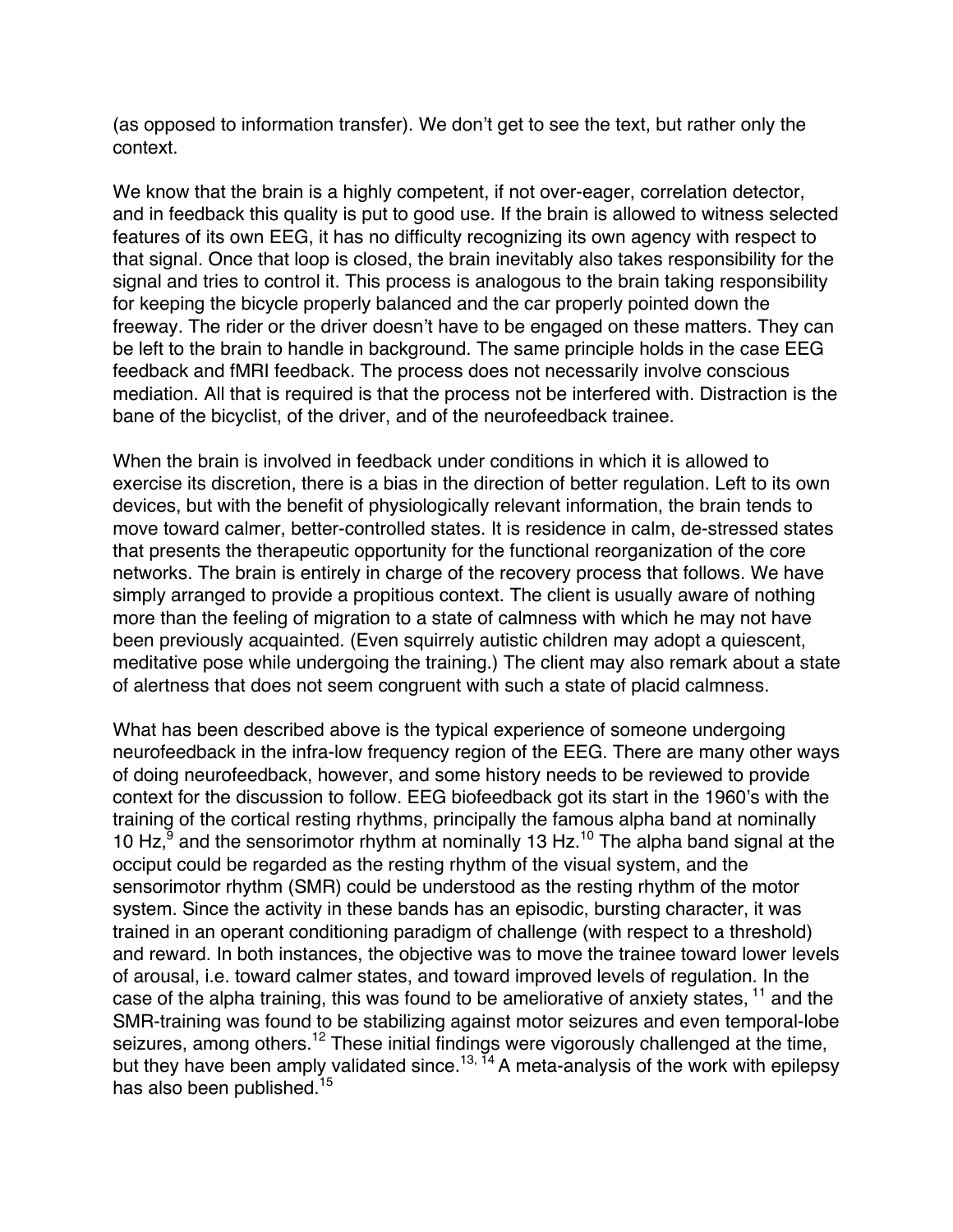The research on SMR-training for seizure management became the springboard for application to hyperkinesis, which later became  $ADHD$ .<sup>16,17</sup> All but one of the  $ADHD$ studies that also tracked IQ found significant improvements in IQ score with the training. A 20-point IQ improvement was observed in two 8-year-old mildly mentally retarded twins. The results were published after five years of follow-up, over which time the gains held but no further improvements could be elicited.<sup>18</sup> The work with SMR-beta training led to much broader application to psychopathology by the early 1990s.<sup>19</sup> It emerged that the challenge to a single dominant rhythm of the EEG in a training paradigm sufficed to evoke broad functional reorganization of the cerebrum.

Subsequent to the early research, alpha training evolved in three directions. One aimed toward optimum functioning through the broadening of the attentional repertoire via the promotion of whole-brain alpha synchrony.<sup>20</sup> Another used intensive alpha synchrony training in support of psychotherapy and personal transformation.<sup>21</sup> The third and most common application was oriented toward the promotion of deep, internally focused states that facilitated the resolution of traumas and a reprieve from addictive propensities. This came to be known as Alpha-Theta training once theta-band reinforcement was added to the protocol.<sup>22,23,24</sup>

The next major thrust in the technology was toward the individualization of what came to be known as SMR-beta training (because reinforcement of the slightly higher-frequency beta 1 band (15-18 Hz) was also commonly included in the protocol). The personalization of the training took two forms. The first of these followed immediately upon the availability of affordable full-brain mapping capability on PCs in the early nineties. This allowed the transient excursions into dysregulation to be detected wherever they occurred on cortex, and the training strategy to be adapted to focus on such excursions. The training brain was cued with respect to such excursions in what was referred to as inhibit-based training. This involved nothing more than the transient withholding of rewards. Brain activity was not actually being inhibited. The other thrust, for which our own group was responsible, consisted of the individualization of the reward frequency, which began after 1995. It was observed that sensitive and unstable brains were differentially responsive to different EEG frequencies, and that for optimal outcomes the target frequency sometimes had to be tuned to within 0.5 Hz or even less.

Such frequency specificity could be readily confirmed because of its repeatability. In the highly responsive individuals at issue here, we were dealing with demonstrable real-time control of their physiological state. For instance, one person might feel hungry at one frequency, and yet experience satiety at a nearby frequency. The therapist could toggle the frequency back and forth and reliably reproduce these feeling states. Another person might feel tearful at one frequency (without having any basis for being teary), and yet feel placid or even upbeat at an adjacent frequency. The transition period could be as little as a minute or two. Yet another person might feel the onset of a migraine aura at one frequency, and observe its subsidence at an adjacent frequency. Again this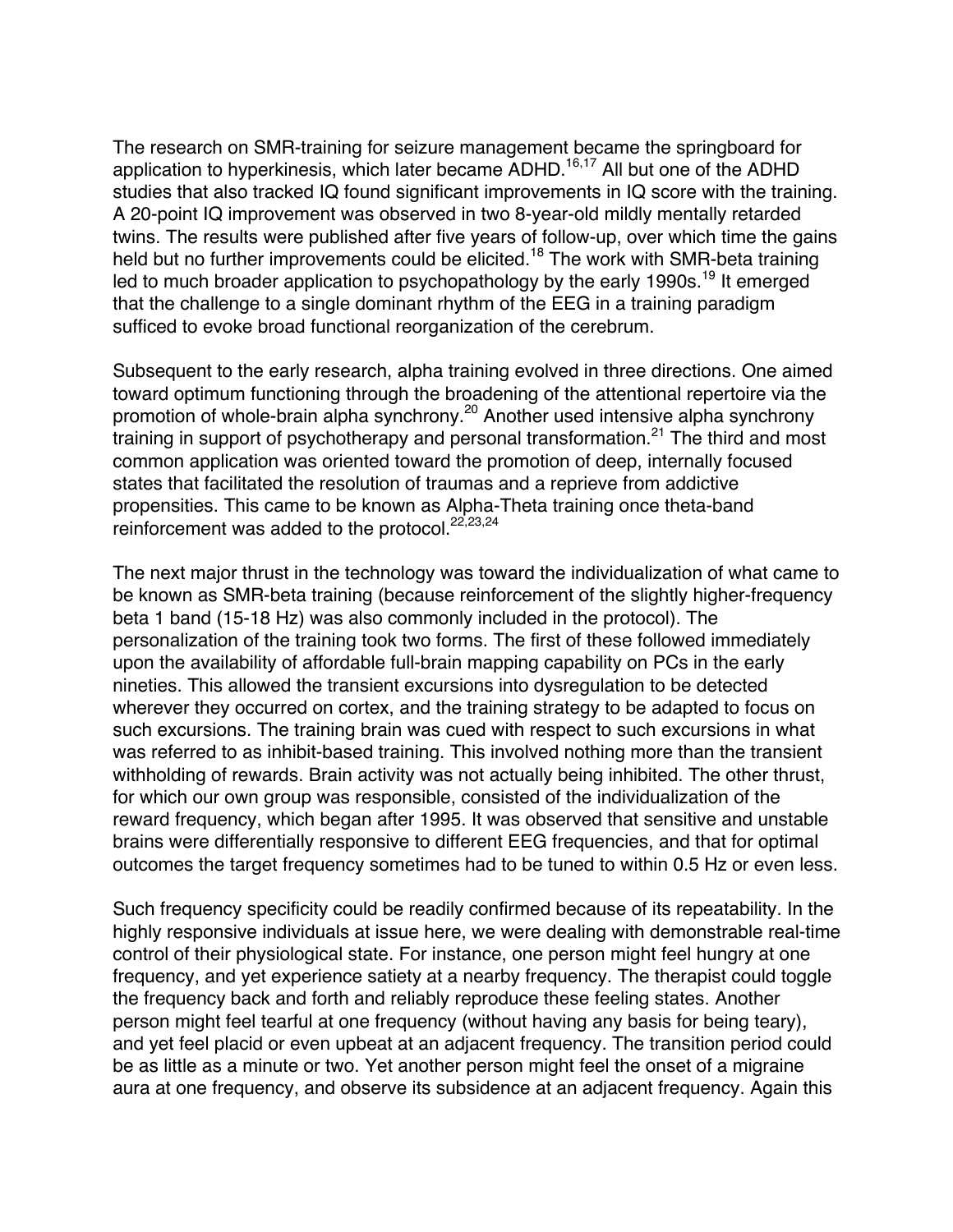held true reproducibly. Unsurprisingly, bipolar individuals are particularly responsive, and in some cases can be actively moved between depressive and manic states within a period of minutes with a slight shift in reward frequency. In between these two frequencies lies the optimal target frequency at which the brain can train itself toward stability simply by virtue of lingering there for a number of training sessions. This gives the neural networks the opportunity to consolidate the new configuration.

The implications of this responsiveness are huge. We were in fact effecting real-time alteration of physiological state in the general case. Trainees mainly differed in their awareness of such state shifts. Those with the most sensitive, unstable, or reactive brains were the best reporters on their own state as well as being the most sensitive to the choice of target frequency. For both of these reasons, such sensitive individuals were the canaries that guided further development of the method. In the event, we were led to provide training at ever lower frequencies to accommodate them. By 2006, after several years of gradual migration to lower frequencies, this trend caused us to enter the infra-low frequency region. Training was performed at frequencies of 0.1Hz and below, the very region in which the intrinsic connectivity networks were first identified using fMRI. In the following, this will be referred to as ILF training.

At such low frequencies, threshold-based training was out of the question. The cycling time was too slow. We had to resort to signal-following, in which the brain is simply exposed to the exceedingly slow undulations of the signal. The brain's interest was captured by the continuity of information flow, and the whole training exercise became more effective than it had ever been before. For the first time, the brain was being trained in accord with its own preferences rather than being regimented like one of B.F. Skinner's pigeons. The brain was in charge of its own journey, based on its own assignment of meaning to the signal it was observing. (The reader's indulgence is requested for the use of such anthropomorphic language with reference to the brain as an autonomous agent.) The results were so dramatic—and so parametrically specific that we promptly issued a Protocol Guide to our practitioner network. $25$ 

What, then, can we accomplish with techniques such as this at our disposal? In order to organize the full range of clinical findings it is useful to have in mind the hierarchy of the brain's regulatory obligations. Considering the brain in its role as a control system, its principal burden is to assure its own unconditional stability. The method is very effective with brain instabilities such as migraines, panic attacks, asthma episodes, seizures, vertigo, night terrors, and even Bipolar Disorder. The training has been relatively ineffective to date for narcolepsy and sleep apnea, although it can be very helpful in isolated cases.

Remarkably all of the above conditions respond well to a single protocol, which makes it plain that we are remediating a core vulnerability rather than specific conditions. The placement of choice is T3-T4 (in the International 10-20 system), which indicates that the functional deficit relates to the coordination between the two hemispheres. However,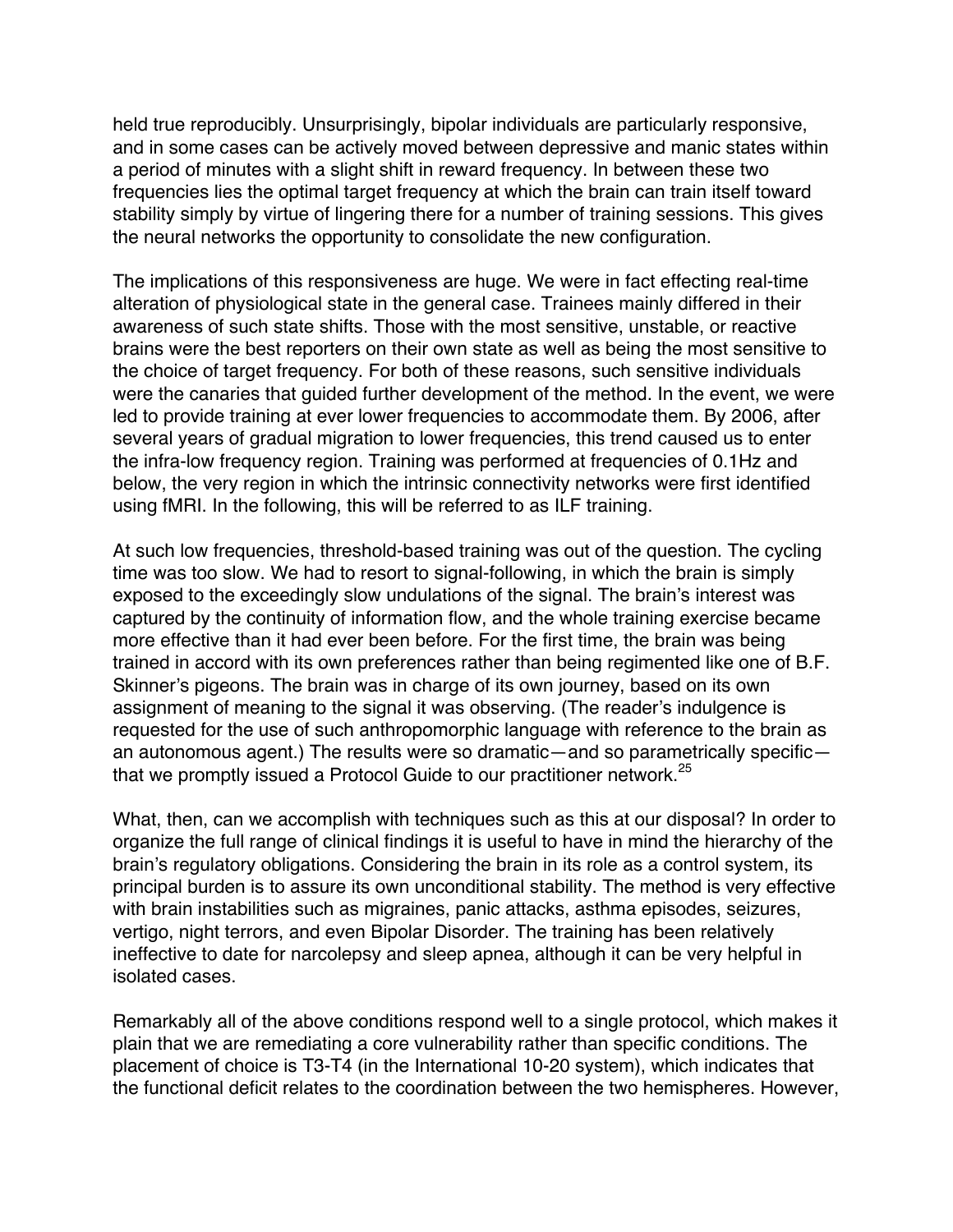no claim of uniqueness is implied. The above conditions respond to a variety of other protocols as well. For example, a 90% favorable response for migraines was observed by Walker using QEEG-based methods.<sup>26</sup> So the T3-T4 training is usually sufficient for the purpose, but it is not obligatory.

Remediating brain instabilities had been our strong suit from the moment we first adopted the inter-hemispheric placement of T3-T4 in 1999. Up to that time we were using lateralized placements to target migraines that were typically also lateralized. When a particular migraine simply migrated to the other hemisphere when it was directly targeted, the inter-hemispheric placement was tried, and the migraine dissipated promptly. The inter-hemispheric placement soon became standard. It was the brain instabilities that mandated such a precise targeting in terms of frequency, and thus drove the agenda to ever lower frequencies.<sup>27</sup>

Next in the hierarchy is the issue of tonic state regulation, and within this broad category we have a hierarchy as well, one that conforms to our developmental sequence. Foundational in this hierarchy is the regulation of tonic arousal, which is in turn intimately connected with affect regulation, autonomic regulation, and interoception. This is the developmental priority in infancy and early childhood, and it is the primary target in ILF neurofeedback. Fortunately the deficits in these domains lie largely in the functional realm, quite irrespective of how intractable they may appear behaviorally. They are therefore accessible to us for remediation with neurofeedback.

Within the category of arousal regulation we include insomnia, agitation and hypervigilance, as well as general over-arousal. Within the domain of affect regulation we include the anxiety-depression spectrum, the capacity for attachment and empathy, and the personality disorders. Within the domain of autonomic regulation we include dysautonomia, sympathetic/parasympathetic balance, regulation of blood pressure, heart rate, and vasoconstriction; peripheral temperature, galvanic skin response, and even gastric secretions (in connection with reflux). With respect to autonomic regulation there is a substantial correspondence with traditional biofeedback utilizing measures of peripheral physiology.

Within the general category of state regulation we also encounter transient dyscontrol (quite possibly externally mediated) that is subsumed in the general category of behavioral disinhibition. It needs to be distinguished from brain instabilities. This category includes impulsivity, obsessive and/or compulsive behaviors, Tourette Syndrome, bruxism, and rage behavior. Among these Tourette Syndrome and OCD present the greatest challenges to neurofeedback in its present state of maturity. Impulsivity, on the other hand, responds more consistently and is more completely resolved than the other conditions. In large group evaluations of ILF training for a general clinical population (5,746 participants), the effect size was ~0.75 and the posttraining distribution in impulsivity was found to exceed the norm. These data have been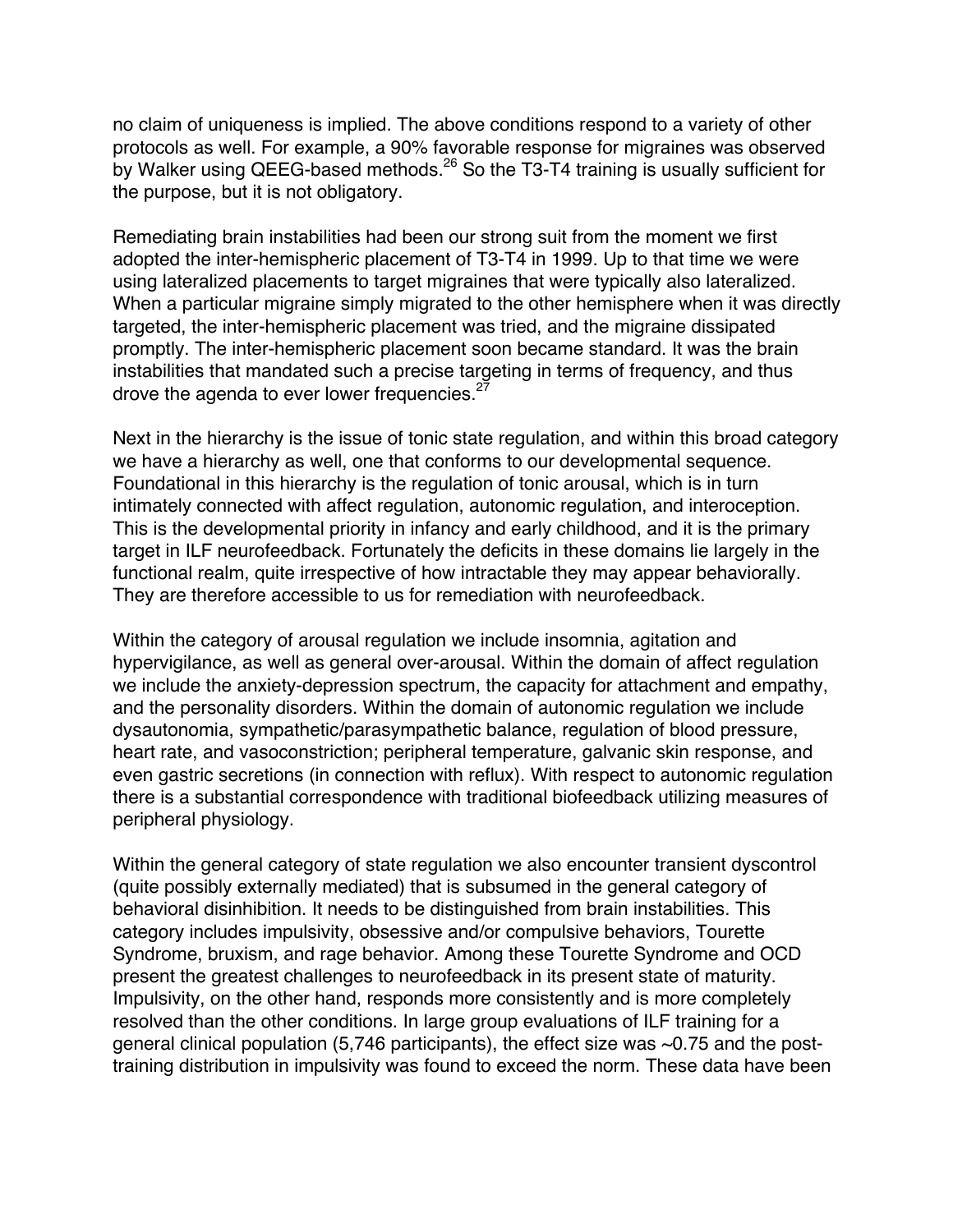

presented in a professional forum, but have yet to be published. They are shown in Figure 1.

**Figure 1:** The plots show the distribution of impulsivity in terms of standard scores for a clinical population of 5746. The population is unselected, consisting of everyone in the customer base who had done the QIKtest both before and after twenty session of neurofeedback training. The training was offered for a variety of indications. The black curve shows the Gaussian distribution for the norming pool. The green curve illustrates the distribution prior to training; the red curve, post-training. The data have been subjected to near-neighbor averaging for clarity. Improvement by nominally 0.75 standard deviations with training is indicated. The likelihood of scoring two standard deviations above the norm was doubled. The data are not naturally Gaussian-distributed. Non-parametric statistics were used throughout. Conversion from percentile scores to standard scores was performed for ease of interpretation.

The above observation illustrates that this kind of training is best regarded in the frame of training toward optimum brain function rather than as a technique to expunge dysfunction. The latter objective is accomplished by virtue of the former. That explains why the approach can rely on a modest number of electrode placements for all trainees. It is basic regulatory mechanisms common to us all that are being targeted in the training, not one or another specific deficit.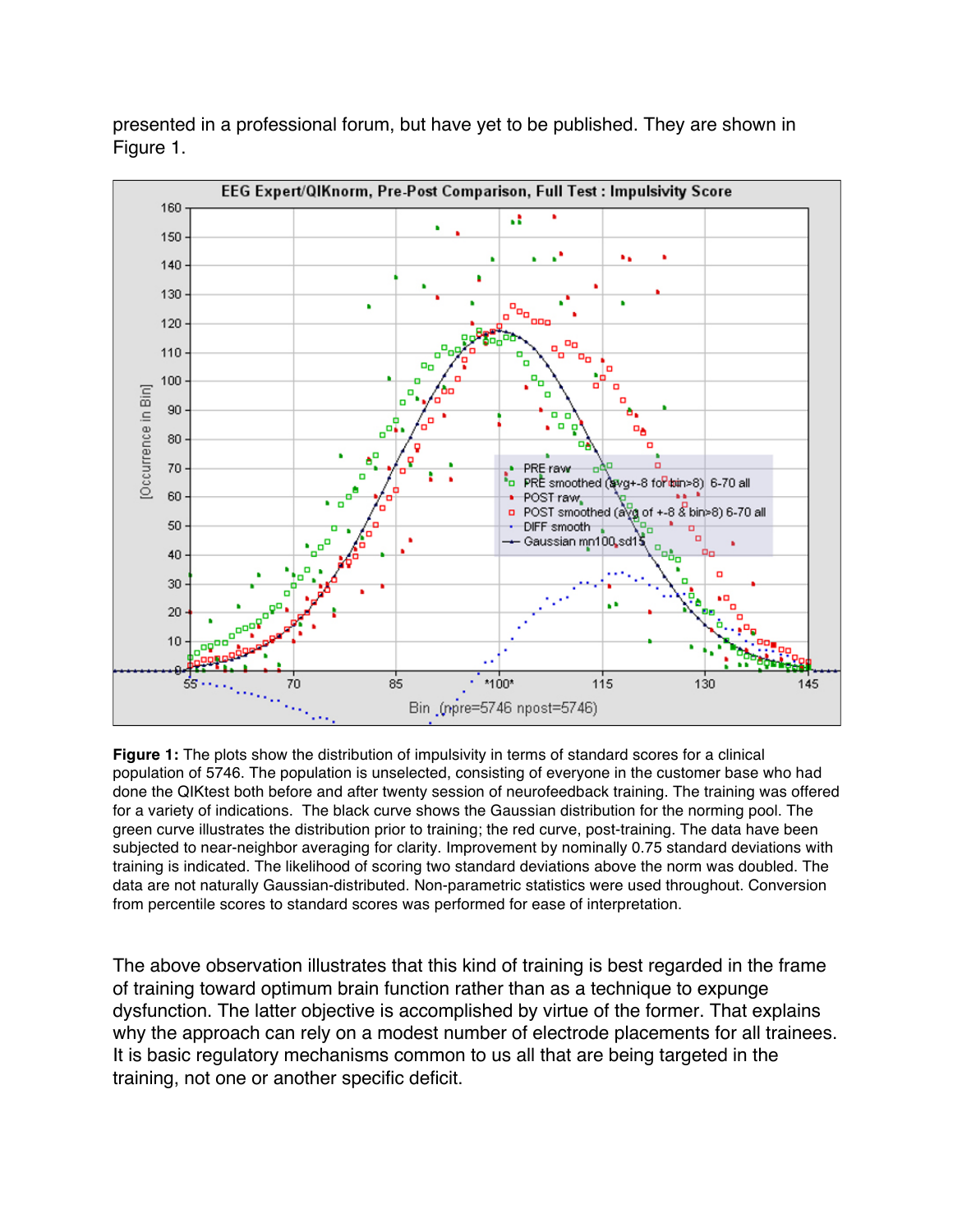Beyond state regulation issues we have the third category of regulatory burden, namely responsiveness to the environment both on the input and on the output side. This category includes sensory processing issues, learning disabilities, maintenance of vigilance, attentional faculties, and working memory. It also includes motor planning and motor function such as speech articulation.

It was executive function that received most of the attention in neurofeedback in the early decades, mainly because this conformed to the interests of cognitive neuroscience. For the same reason, the training for the ADHD spectrum targeted the left hemisphere exclusively because that was the only one for which a cartography was available. The right hemisphere remained terra incognita; there was no point in even showing it in the textbooks (with the exception of the sensorimotor strip).

And yet clinical demands had driven us ever more toward lower frequencies and toward a right-hemisphere priority. Just as the left hemisphere has priority with respect to executive function, the right hemisphere has priority with respect to the foundational regulatory concerns of arousal, affect, and autonomic regulation. The right insula has a very different life experience from that of the left, so to speak. Since it was our most challenging clients that drove us ever lower in training frequency and ever more firmly onto the right hemisphere, it follows that the most intractable conditions encountered in mental health relate to vulnerabilities of right-hemisphere function first and foremost.<sup>28</sup> Further, since we are driven to attend to the earliest developmental priorities of the developing infant, it follows that we are targeting the residual sequelae of early childhood trauma in much of our work.

Throughout the evolution of the training protocol schema over the last two decades a remarkable consistency has been observed. The frequency at which right-hemisphere training optimizes for any individual differs systematically from that of the left. In the infra-low frequency range, the left hemisphere training optimizes at twice the frequency of the right. In biological systems it is the lowest frequency that sets the tone, and higher frequencies coordinate with the basic rhythm. A harmonic relationship is not unexpected. Within the conventional EEG frequency range, the right hemisphere optimizes at two Hz lower than the left. Here it is likely that the left hemisphere is taking the lead and the right hemisphere is the follower. The division of labor seems appropriate: The right hemisphere is in charge of our state of being, of our vegetative and our core or intrinsic self; the left hemisphere is in the lead when it comes to reacting to and engaging with the world. This view has recently received support from an evaluation of information flow within microstates.<sup>29</sup>

The implications for brain training are that we should understand the infra-low frequency training principally in terms of right-hemisphere priorities, and we should understand training in the conventional EEG range in terms of left-hemisphere priorities. That is indeed how matters have unfolded over the years. The crossover between these two realms is at the only place that it can be, namely at two Hz on the right hemisphere,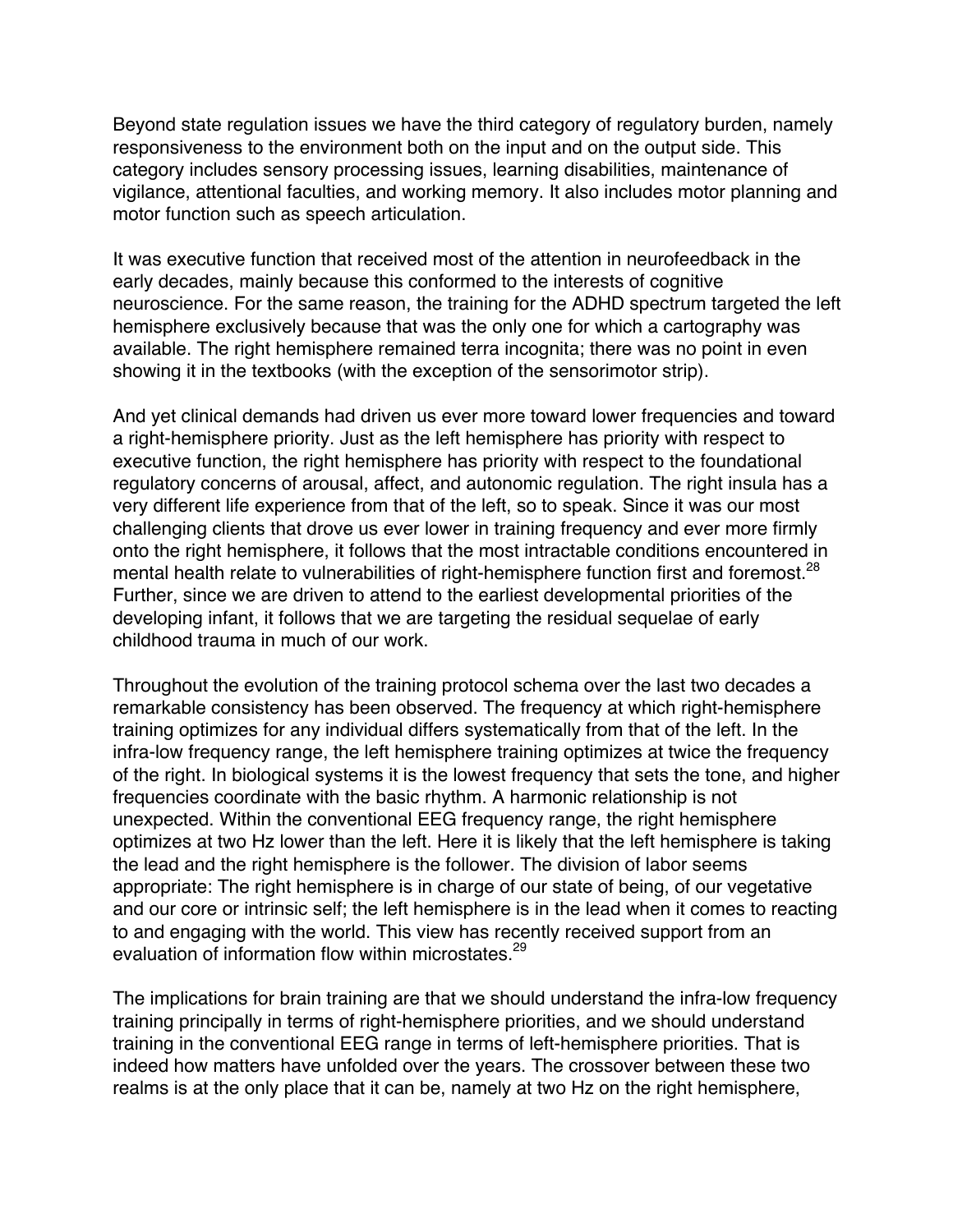which corresponds to four Hz on the left in both the high frequency and the low frequency perspectives. The frequency relationships are illustrated in Figure 2.



**Figure 2**: A fixed relationship prevails between the optimum response (target) frequencies in the left and right hemispheres. In the EEG range above two Hz, the left hemisphere training optimizes at two Hertz higher than the right. Below two Hz, the relationship is harmonic. The left hemisphere training optimizes at twice the frequency of the right. This relationship holds throughout the infra-low frequency region.

Fleshing out this model are frequency rules that relate inter-hemispheric training in the frontal and pre-frontal region to training on the central strip, and those that relate the parietal and occipital inter-hemispheric training to that on the central strip. Collectively this model testifies to the specificity---as well as the subtlety---with which brain dynamics are organized on the large scale. It supports the presumption that the integrity of timing and frequency relationships are foundational to the harmonious functioning of the brain.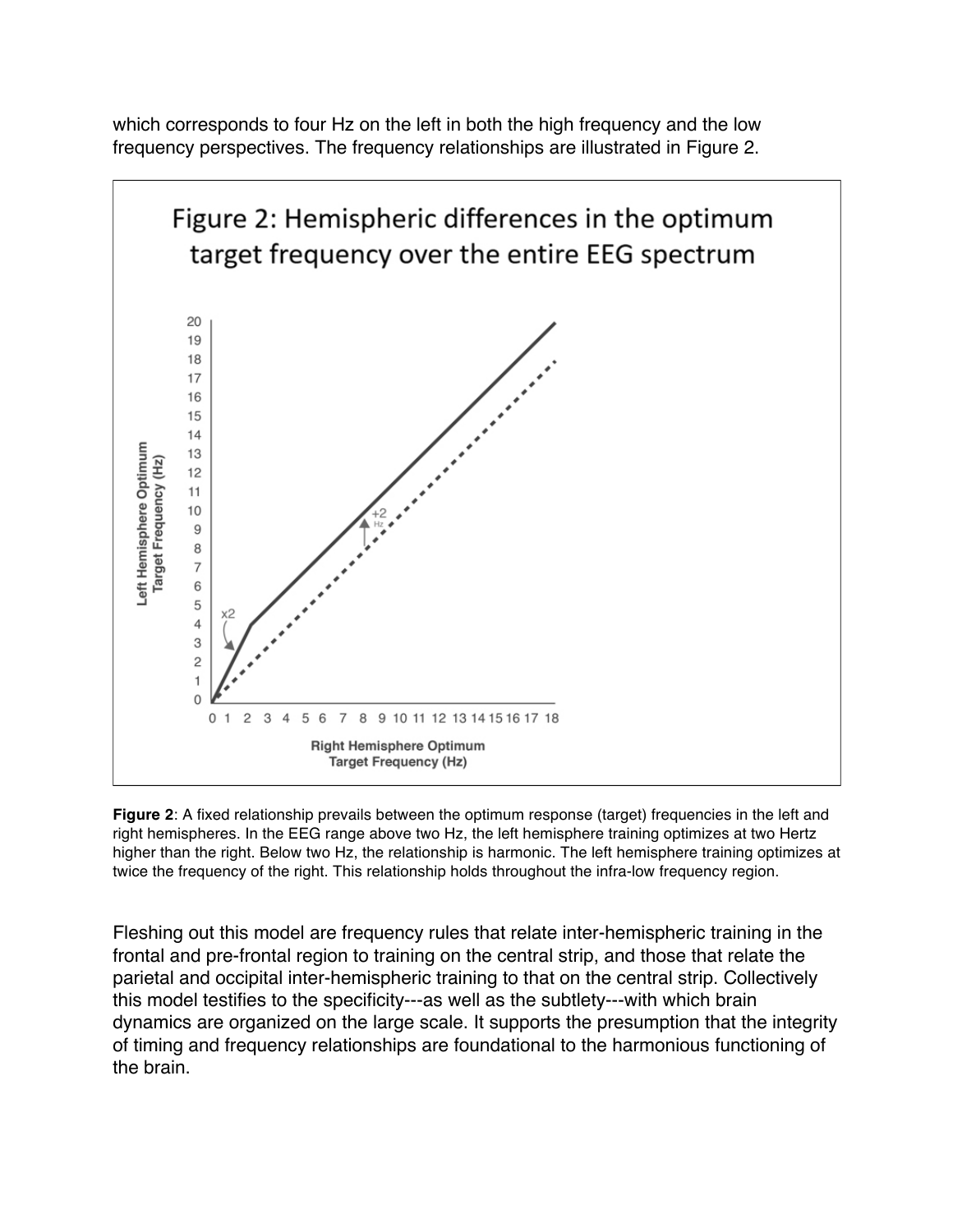It should be observed in passing that the sole evidence for the above frequency rules consists of the collective subjective reports of trainees that allow the determination of the optimum training frequency in each case. No independent evidence for these frequency rules yet exists. There is not even any objective evidence for the existence of the optimum response frequency. So on the one hand, the findings fail to meet conventional research standards in terms of objective evidence, and on the other hand the posited relationships are likely among the most firmly established rules governing the dynamic organization of our neuronal networks. The frequency rules have been observed to hold consistently by thousands of clinicians who use them to guide their work. They hold over the entire range of frequencies that has been characterized, some four orders of magnitude.

## **The current status of neurofeedback in health care**

Collectively we are still near the beginning of the journey of exploiting techniques such as neurofeedback for physical and mental health. But already much has been well established and the outlines of what is possible are becoming clear. All neurofeedback methods have their more specific and their more general effects, in that every brain challenge affects not only the specific mechanism being engaged but with it the whole brain as well. The particularity of the different methods means that no single one can be expected to satisfy all of the clinical objectives.

Among the principal approaches, infra-low frequency training likely has the most comprehensive clinical footprint. The particular strength of the infra-low frequency training is in application to the various trauma syndromes that afflict core state regulation, which must be the clinical priority.<sup>30</sup> This includes in particular developmental trauma and the autism spectrum, where systematic remedies have clearly been lacking. It also includes the adult manifestations of early trauma such as Dissociative Identity Disorder, Borderline Personality Disorder, other personality disorders, and chronic pain syndromes. A case series for pediatric epilepsy utilizing ILF training has been published.<sup>31</sup>

The largest documented experience base exists for PTSD among recent combat veterans.32 In a survey of some 300 trainees in the 2009-11 timeframe, about 25% recovered within twenty training sessions. Another 50% recovered within 40 sessions. The remaining 25% either took even longer, or recovered only partially. Recovery meant that symptom severity fell below clinical significance. Some 75 symptoms of dysregulation were tracked. 90% reported recovery from migraines. In 80% of those suffering from depression, scores were cut in half within two weeks, or less than ten sessions. The same was found for anxiety. There was nominally 75% response for most symptom categories. The least responsive symptom was tinnitus, at 50%. These results were presented at a professional meeting but have not been published.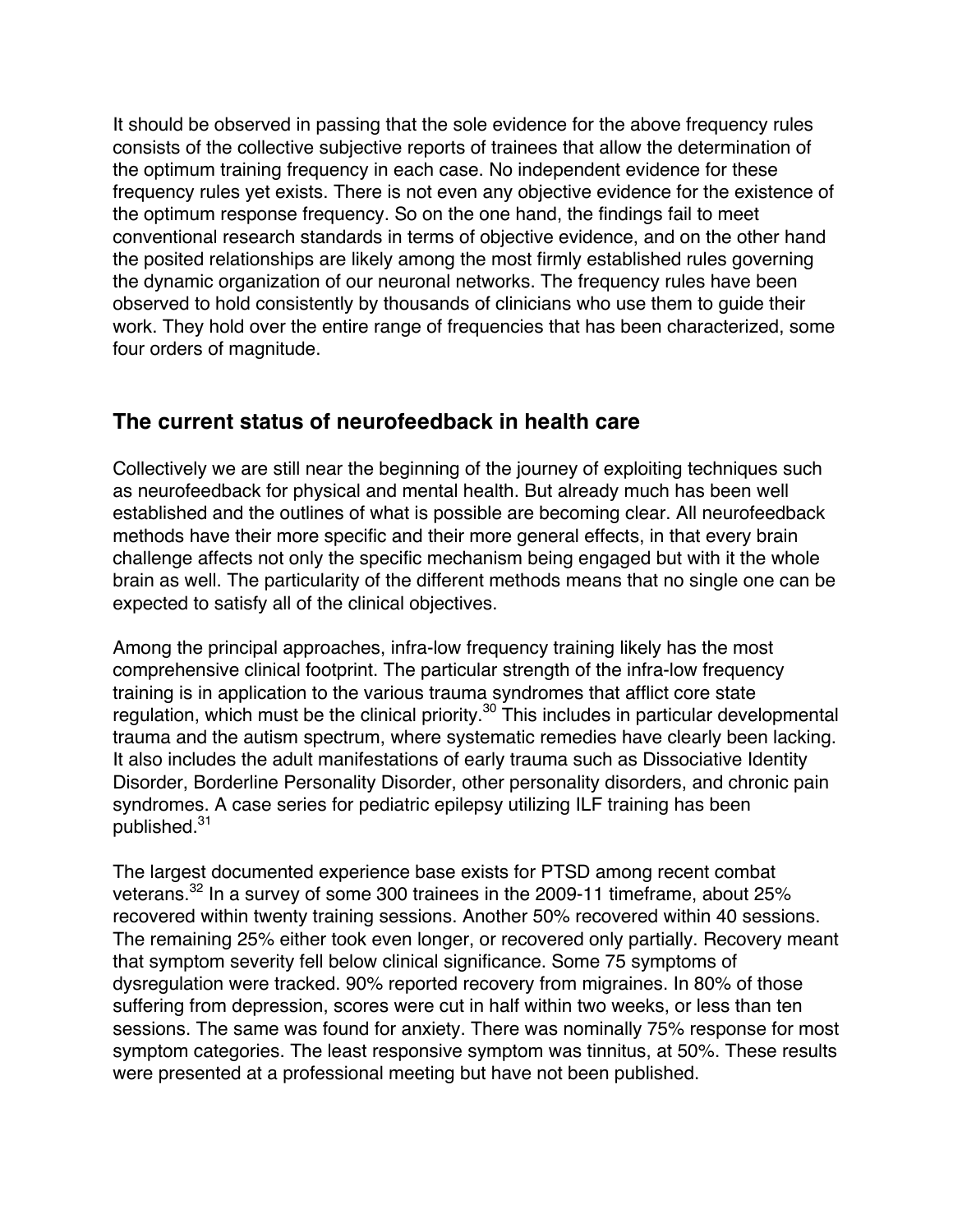The ILF training can be profoundly helpful for the degenerative conditions, the dementias and Parkinson's, but a broad distribution in outcomes is to be expected. In all these cases, training has to be maintained at some level to retain gains. The training can be helpful with schizophrenia as well. In one astounding case, the trainee (who was also a 20-year veteran with PTSD) lost his interest in smoking by the fourth session, a signature of progress with respect to the schizophrenia and the nicotine dependency. He had had no intention of quitting when he came for training.

The most commonly used neurofeedback method at the present time is very likely to be a variant of the Sterman/Lubar SMR-beta training, since that has the largest research base behind it, and the largest trained practitioner community. We ourselves taught that method to several thousand clinicians for about ten years starting in 1990. This protocol has been shown in six formal studies to match stimulant medication, as judged by a continuous performance test. The application is mainly to the ADHD spectrum, likely the largest category of referrals for neurofeedback. A meta-analysis covering this work has been published,  $^{33, 34}$  and an update that also covers the research history was published four years later.

The specific virtue of QEEG-based training is to target brain dynamics in the conventional EEG range of frequencies using mainly inhibit-based training protocols. Remarkable results have been published for application to schizophrenia and Down Syndrome.<sup>35, 36</sup> QEEG-based training can also be very helpful for the localized deficits that may be found in traumatic brain injury and in CVAs.  $37,38$ 

Multi-site alpha band training serves to improve attentional function. It induces states similar to those achieved in meditation, and thus may be used in support of meditation. Alpha-Theta training is used very effectively in addictions treatment, and it also plays a role in recovery from PTSD. Long-term outcomes are very favorable with this method in comparison to standard treatments.<sup>39</sup>

Infra-low frequency training is not the only technique that relies on the slow cortical potential for training. In Europe a challenge-based method has been under development since the eighties. It is called Slow Cortical Potential (SCP) training and involves challenging the trainee to alter the slow cortical potential at Cz by several microvolts within a period of eight sessions. The objective is to train the mechanisms of cortical activation.<sup>40,41</sup>

It is estimated that currently some 20,000 practitioners of neurofeedback are active in some fifty countries. Over fifty professional licenses are engaged in the practice of neurofeedback, and the work has been published in over 275 different refereed journals. In the United States most of the services are on a self-pay basis because third-party reimbursement remains marginal. The cost burden can be moderated in cases of longterm training by means of supervised home training by parents who have received a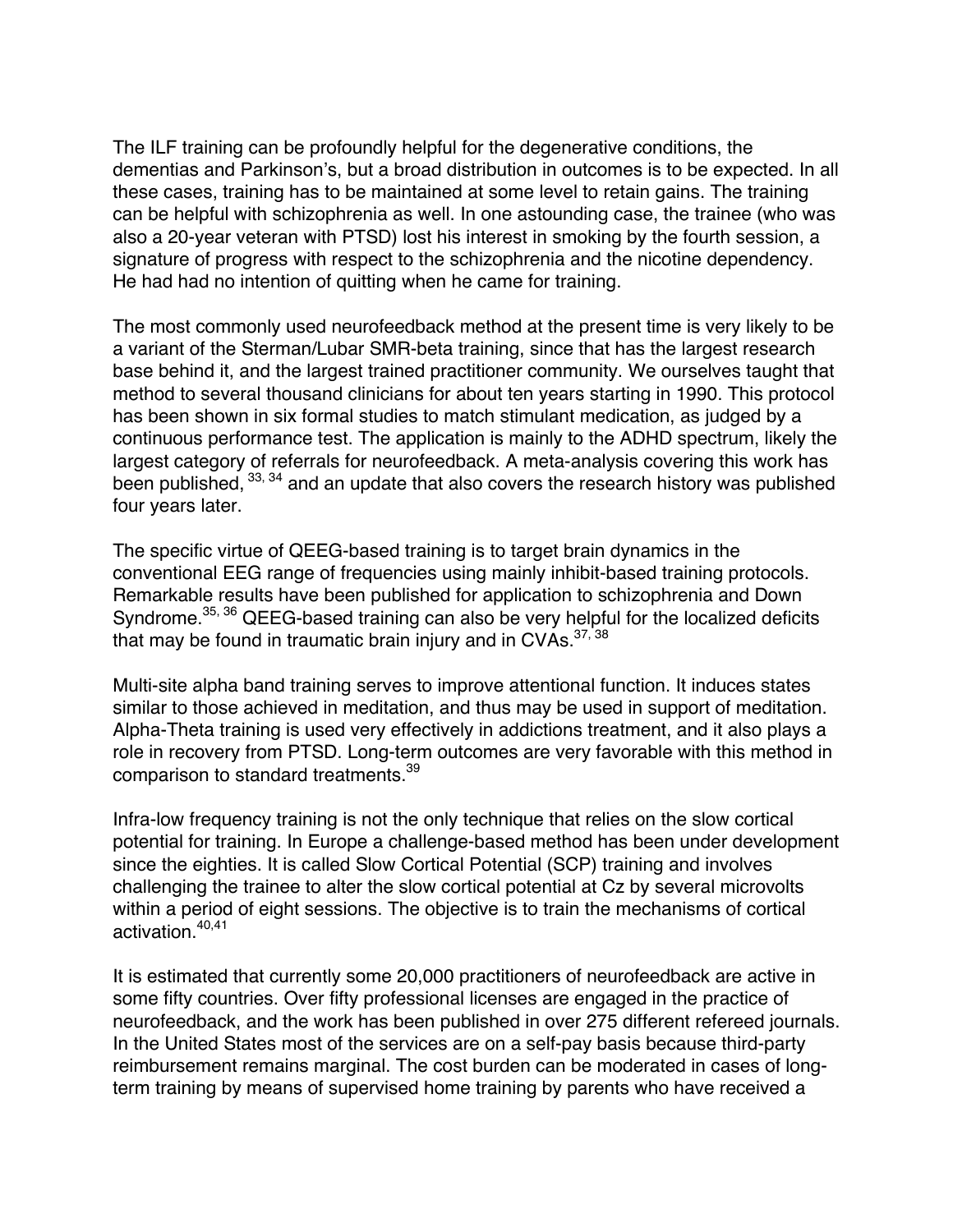modicum of instruction in the method. Clinical decision-making remains in professional hands. Application to sports performance and to the performing arts is a growing interest, one that is not constrained by the bounds of licensure.

One can already project that in their mature implementation neurofeedback technologies will impact significantly on the mental health status of the population, and that it will at the same time decrease the overall medical cost burden, much of which is secondary to brain-based disorders.

# **Supportive Materials and Additional Reading:**

Those who wish to see more specifics on the above treatment may find the following publication helpful:

## **Endogenous Neuromodulation at Infra-Low Frequencies Siegfried Othmer, Susan F. Othmer, David A. Kaiser, John Putman** *Seminars in Pediatric Neurology, 20(4): 246-260 (2013)*

See also the following web-accessible monograph: http://www.eeginfo.com/research/researchpapers/A-Rationale-for-InfraLow-Frequency-Neurofeedback-Training.pdf

#### **References**

- 1. Raichle ME. The restless brain. *Brain Connect.* 2010 1(1): 3-12.
- 2. Broyd SJ, Demanuele C, Debener S, et al. Default-mode brain dysfunction in mental disorders: a systematic review. *Neurosci Biobehav Rev.* 2009 33(3): 279- 296.
- 3. Menon V. Large-scale brain networks and psychopathology: a unifying triple network model. *Trends Cogn Sci.* 2010 15(10): 483-506.
- 4. Zhang G, Zhang H, Li X, et al. Functional alteration of the DMN by learned regulation of the PCC using real-time fMRI. *IEEE Trans Neural Syst Rehabil Eng.* 2013 21(4): 595-606.
- 5. deCharms RC, Maeda F, Glover GH, et al. Control over brain activation and pain learned by using real-time functional MRI. *Proc Natl Acad Sci USA*. 2005 102(51): 18626-18631.
- 6. Jensen MP, Grierson C, Tracy-Smith V, et al. Neurofeedback treatment for pain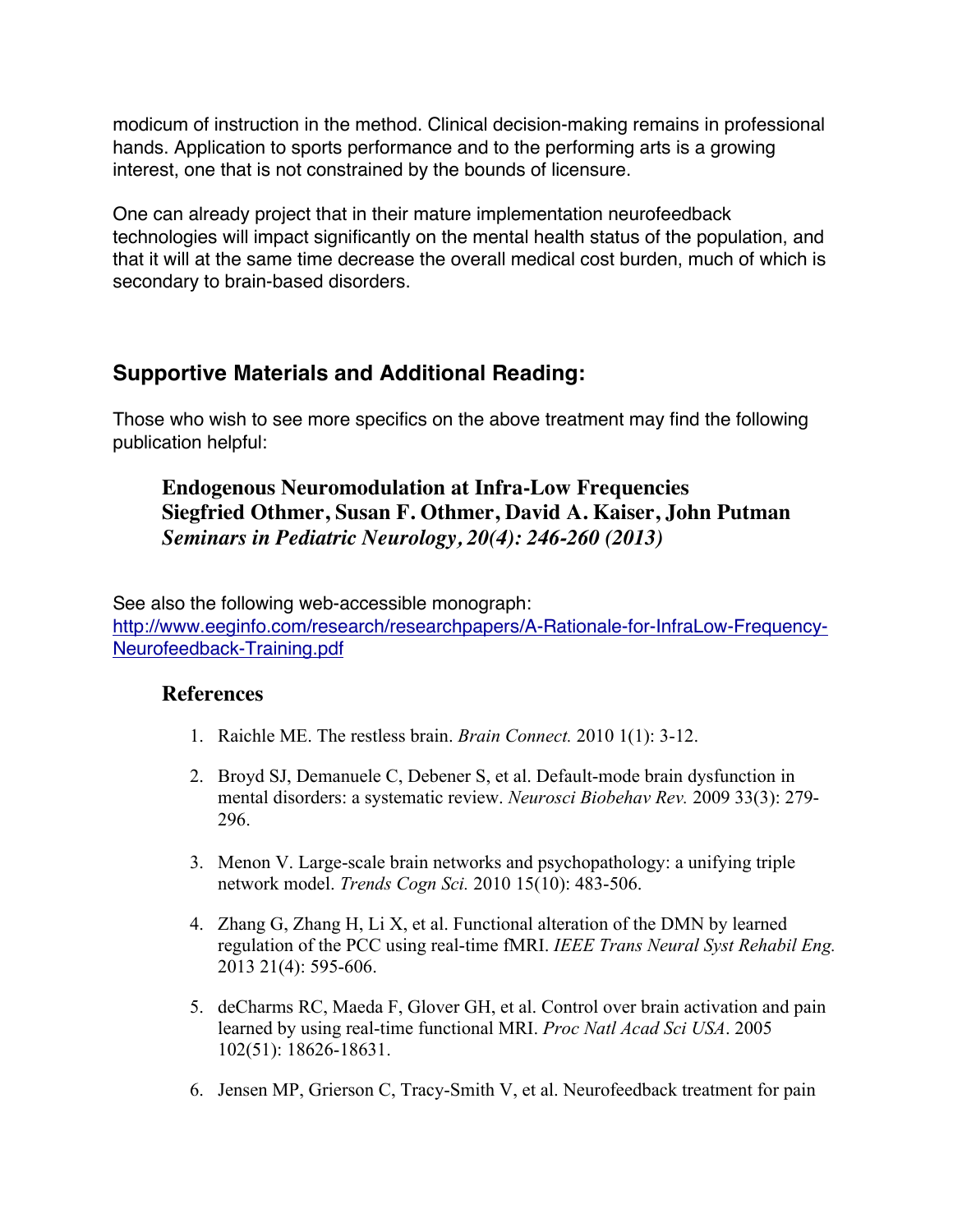associated with Complex Regional Pain Syndrome Type I. *Journal of Neurotherapy.* 2007 11(1):45-53.

- 7. *Restoring the Brain: Neurofeedback as an Integrative Approach to Health*. HW Kirk, (Ed.), Boca Raton, FL; Trumpeter Books; 2015
- 8. Engel AK, Singer W. Temporal binding and the neural correlates of sensory awareness. *Trends Cogn Sci.* 2001 5(1): 16-25.
- 9. Nowlis DP, Kamiya J. The control of electroencephalographic alpha rhythms through auditory feedback and the associated mental activity. *Psychophysiology.* 1970 6(4): 476-484.
- 10. Sterman MB, Friar L. Suppression of seizures in an epileptic following sensorimotor EEG feedback training. *Electroencephalogr Clin Neurophysiol.* 1972 33(1): 89-95.
- 11. Hardt JV, Kamiya J. Anxiety change through electroencephalographic alpha feedback seen only in high anxiety subjects. *Science.* 1978 201(1): 79-81.
- 12. Lantz DL, Sterman MB. Neuropsychological assessment of subjects with uncontrolled epilepsy: effects of EEG feedback training. *Epilepsia.* 1988 29(2): 163-171.
- 13. Sterman MB. Basic concepts and clinical findings in the treatment of seizure disorders with EEG operant conditioning. *Clin Electroencephalogr.* 2000 31(1): 45-55.
- 14. Egner T, Sterman MB. Neurofeedback treatment of epilepsy: from basic rationale to practical application. *Expert Rev Neurother.* 2006 6(2): 247-257.
- 15. Tan G, Thornby J, Hammond, DC, Strehl U, Canady B, Arnemann K, Kaiser, DA. Meta-Analysis of EEG Biofeedback in Treating Epilepsy. *Clinical EEG and Neuroscience.* 2009 40(3), 1-7.
- 16. Lubar JO, Lubar JF. Electroencephalographic biofeedback of SMR and beta for treatment of attention deficit disorders in a clinical setting. *Biofeedback Self Regul.* 1984 9(1): 1-23.
- 17. Kaiser DA, Othmer S. Effect of Neurofeedback on variables of attention in a large multi-center trial. *Journal of Neurotherapy.* 2000 4(1): 5-15.
- 18. Fleischman MJ, Othmer S. Case Study: Improvements in IQ Score and Maintenance of Gains Following EEG Biofeedback with Mildly Developmentally Delayed Twins. *Journal of Neurotherapy.* 2006 9(4): 35-46.
- 19. Othmer S, Othmer SF, Kaiser DA. EEG Biofeedback: An Emerging Model for Its Global Efficacy. Chapter In: JR Evans and A Abarbanel, (Ed.), *Introduction to*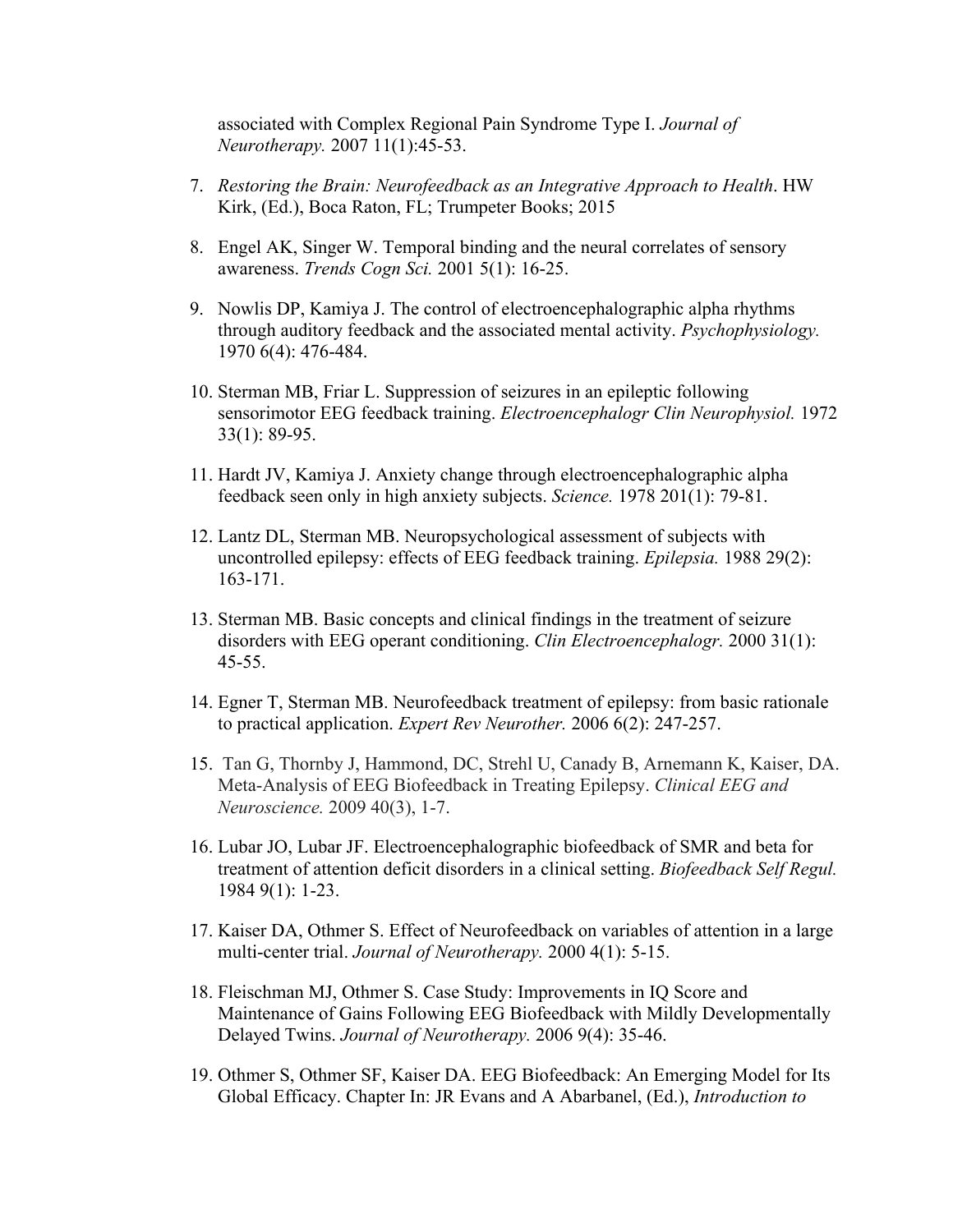*Quantitative EEG and Neurofeedback*. Academic Press, 2006 243-310.

- 20. Fehmi L, Robbins J. *The Open-Focus Brain: Harnessing the Power of Attention to Heal Mind and Body*. Boston, MA; Trumpeter Books; 2007
- 21. Hardt J. *The Art of Smart Thinking*. Santa Clara, CA; Biocybernaut Press; 2007
- 22. Peniston, EG, Kulkosky PJ. *The Peniston/Kulkosky Brainwave Neurofeedback Therapy for Alcoholism and Posttraumatic Stress Disorders: Medical Psychotherapist Manual*. Certificate of Copyright Office. The Library of Congress; 1989, 1995: 1-25. http://www.aaets.org/article47.htm
- 23. Scott WC, Kaiser DA, Othmer S, et al. Effects of an EEG Biofeedback Protocol on a Mixed Substance Abusing Population. *American Journal of Drug and Alcohol Abuse.* 2005 31(3): 455-69.
- 24. Othmer S, Steinberg M.19 EEG Neurofeedback Therapy. Chapter in: D Brizer and R Castaneda, (Ed.), *Clinical Addiction Psychiatry.* Cambridge University Press; 2010: 169–187.
- 25. Othmer SF. *Protocol Guide for Neurofeedback Clinicians*. Los Angeles, CA; EEG Info Publications; 2006, 2008, 2012, 2013, 2015
- 26. Walker JE. QEEG-guided neurofeedback for recurrent migraine headaches. *Clin EEG Neurosci.* 2011 42(1): 59-61.
- 27. Othmer SF, Othmer S. Interhemispheric EEG Training: Clinical Experience and Conceptual Models. Chapter in: JR Evans, (Ed.), *Handbook of Neurofeedback.* Binghampton, NY; Haworth Medical Press; 2007: 109-135.
- 28. Schore, AN. Early organization of the nonlinear right brain and development of a predisposition to psychiatric disorders. *Dev Psychopathol.* 1997 9(4): 595-631.
- 29. Pascual-Marqui RD, Lehmann D, Faber P , Milz P , Kochi K, Yoshimura M, Nishida K, Isotani T, Kinoshita T. *The resting microstate networks (RMN): cortical distributions, dynamics, and frequency specific information flow.* 2014. Available at http://arxiv.org/abs/1411.1949
- 30. Othmer S, Othmer SF, Legarda SB. Clinical neurofeedback: Training brain behavior. *Treatment Strategies – Pediatric Neurology and Psychiatry.* 2011 2(1): 67-73.
- 31. Legarda SB, McMahon D, Othmer S, Othmer SF. Clinical neurofeedback: case studies, proposed mechanism, and implications for pediatric neurology practice. *J Child Neurol.* 2011 26(8): 1045-1051.
- 32. Othmer S, Othmer SF. Post Traumatic Stress Disorder The Neurofeedback Remedy. *Biofeedback Magazine.* 2009 37(1): 24-31